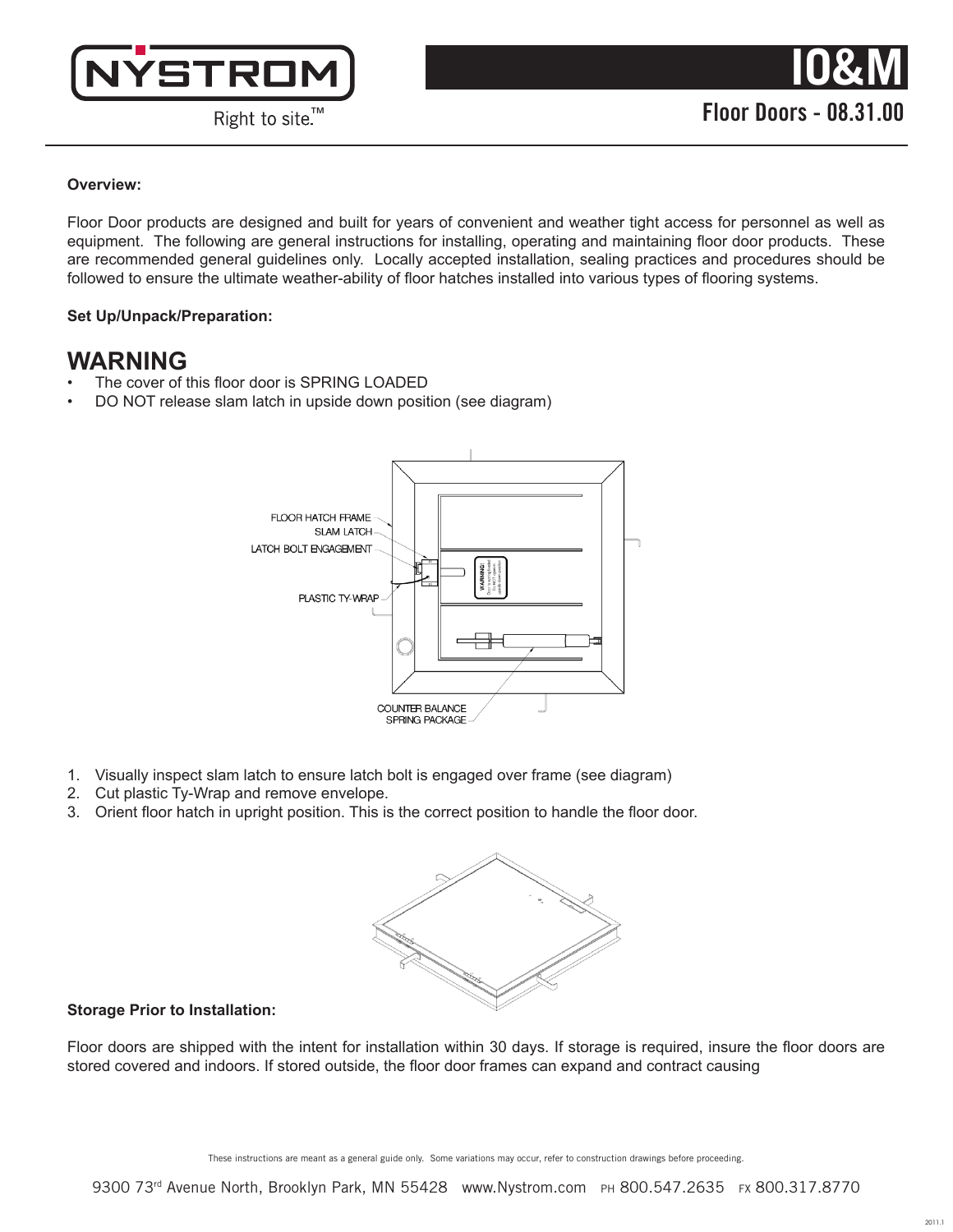

#### **Installation:**

1. Special care is required when handling and installing floor doors. Please make sure that all framework and doors are supported during transport and installation to insure against bending or racking of the floor door.

2. All floor doors over 48", on either dimension, are provided with masonry anchors attached (unless otherwise requested. Bend the anchors away from the frame (at a 90 degree angle) prior to installing the units.

3. Set the units into position over the desired opening area. The inside opening of the frame is the "opening size" (I.E. a 60"x60" floor door has an inside opening of 60"). Secure the floor door into the desired area with welding, bolting or other anchorage, making sure not to interfere with the operation of the hatch



4. Pour concrete to the top edge of the frame, leveling to finish flush with the top of the flange of the floor door. Allow the concrete to cure for 7 days prior to operating the floor door (operating the unit prior to 7 days may crack your concrete).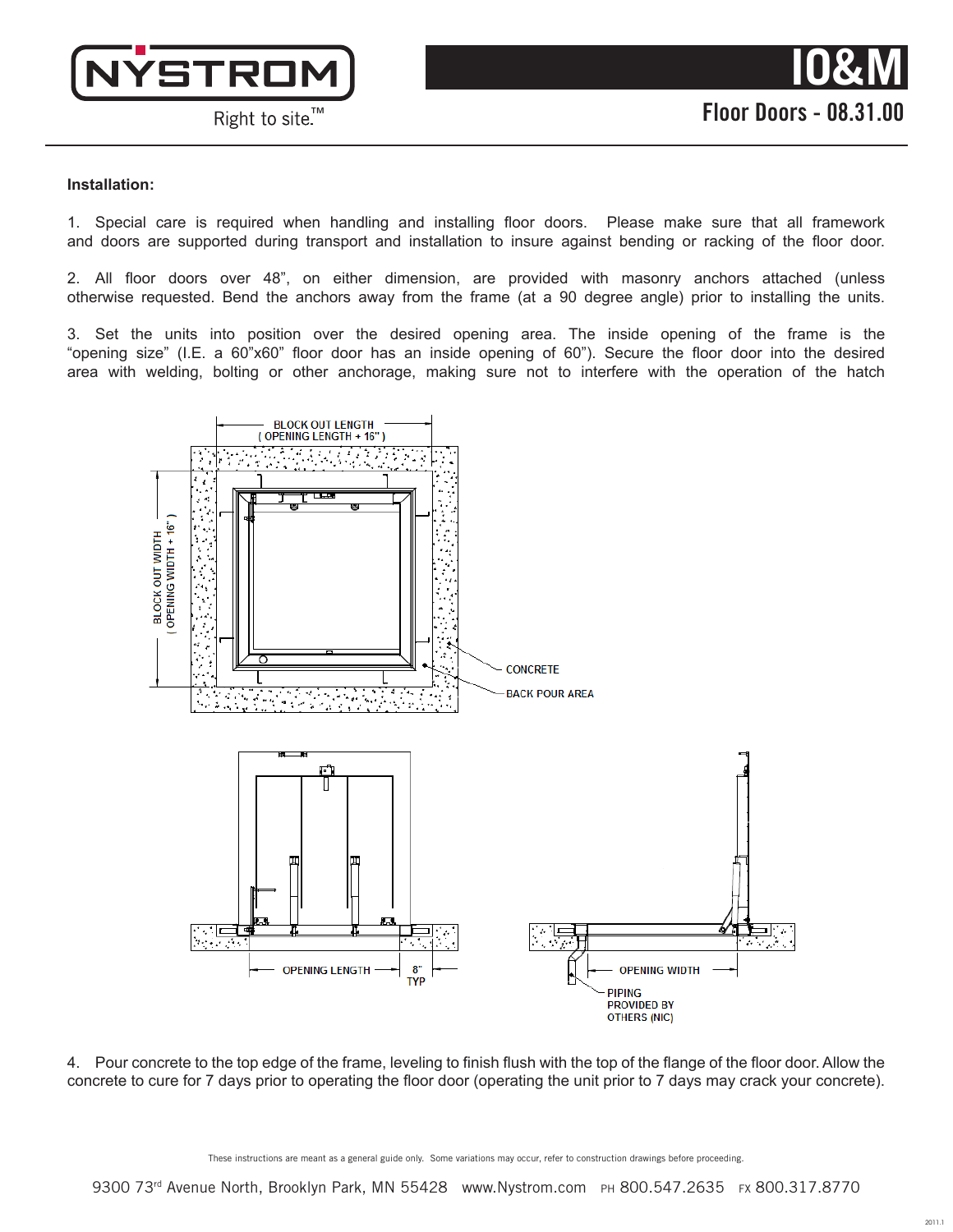



5. After 7 days, open the door(s) and inspect the unit for excess concrete that may have seeped or fallen into the hinges, latch, gutter or other areas. Remove any concrete to ensure smooth operation.

6. At this point, you may have to adjust the spring packages with a 3/4 inch open end wrench. The springs have an adjustment bolt on the spring rod (near the bottom of the spring housing). The springs may have been adjusted down to remove any undue stress on the frame during transport. Please tighten the bolts until the tube is within 1/8 inch of the door bracket. DO NOT OVER ADJUST. Over adjusting will cause the spring to "bottom out" when closing the door. If the door does not close all the way, DO NOT FORCE IT SHUT. Adjust the spring(s) down (more gap between the tube and door bracket). Try the door again and adjust springs again as necessary.

7. To install a spring to our floor door simply insert the top of the spring through the door bracket then swing the bottom of the spring assembly towards the frame into the frame bracket and insert the 1/4-20 bolt through the frame bracket and spring rod and fasten with a 1/4-20 nylon nut.

8. For bolt-in installation in concrete, position floor door into existing opening and mark where supplied fastener holes are located on the mounting surface. Remove floor door and install concrete anchor fasteners as directed by fastener manufacturers suggested installation. Replace floor door and secure with fasteners.

9. For bolt-in installation in wood or concrete flooring, secure floor door through supplied fastener holes in 2" x 2" angles (for drainable frame) or reinforcement blocks (for non-drainable frame). Other frame types will have mounting holes provided through the frame for fastener installation.



10. H-20 load rated floor doors should be installed with structural support below the door beams adequate to support H-20 loads.



These instructions are meant as a general guide only. Some variations may occur, refer to construction drawings before proceeding.